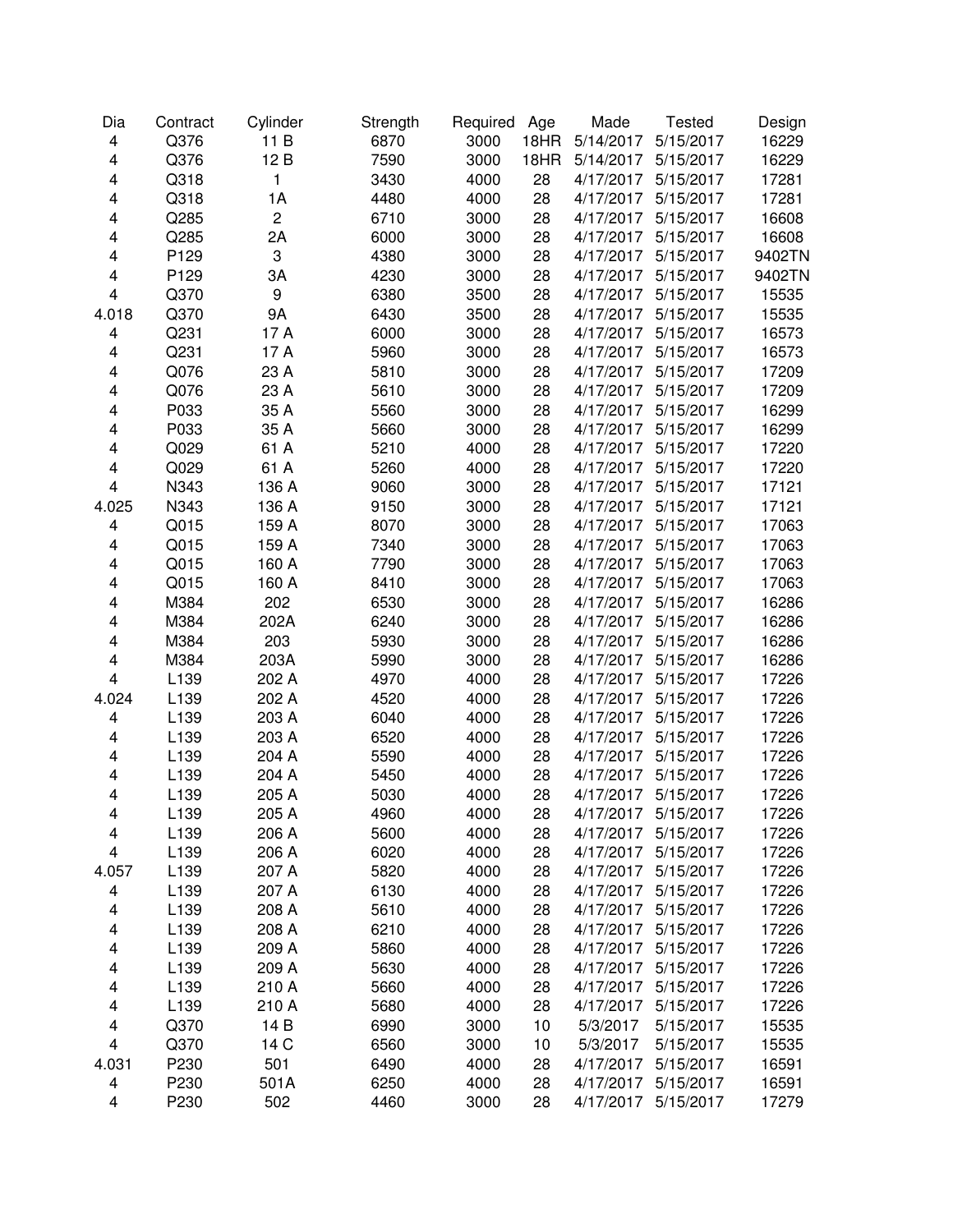| 4                       | P230      | 502A             | 4330  | 3000 | 28             | 4/17/2017 | 5/15/2017 | 17279 |
|-------------------------|-----------|------------------|-------|------|----------------|-----------|-----------|-------|
| $\overline{\mathbf{4}}$ | P230      | 503              | 5010  | 3000 | 28             | 4/17/2017 | 5/15/2017 | 17279 |
| $\overline{\mathbf{4}}$ | P230      | 503A             | 4990  | 3000 | 28             | 4/17/2017 | 5/15/2017 | 17279 |
| $\overline{\mathbf{4}}$ | P230      | 505              | 6150  | 3000 | 28             | 4/17/2017 | 5/15/2017 | 16170 |
| $\overline{\mathbf{4}}$ | P230      | 505A             | 8690  | 3000 | 28             | 4/17/2017 | 5/15/2017 | 16170 |
| 4                       | Q358      | 11 D             | 5740  | 3000 | 1              | 5/15/2017 | 5/16/2017 | 17302 |
| 4                       | Q358      | 11 E             | 5890  | 3000 | 1              | 5/15/2017 | 5/16/2017 | 17302 |
| 4                       | Q216      | 1                | 5550  | 3000 | 28             | 4/18/2017 | 5/16/2017 | 15521 |
| $\overline{\mathbf{4}}$ | Q216      | 1A               | 5510  | 3000 | 28             | 4/18/2017 | 5/16/2017 | 15521 |
| 4.037                   | Q237      | $F-2$            | 6210  | 3000 | 28             | 4/18/2017 | 5/16/2017 | 17256 |
| 4                       | Q237      | $F-2A$           | 7200  | 3000 | 28             | 4/18/2017 | 5/16/2017 | 17256 |
| 4                       | M019      | 111              | 5480  | 3000 | 28             | 4/18/2017 | 5/16/2017 | 17178 |
| 4                       | M019      | 111A             | 5290  | 3000 | 28             | 4/18/2017 | 5/16/2017 | 17178 |
| 4                       | P079      | 165              | 6620  | 3000 | 28             | 4/18/2017 | 5/16/2017 | 5146  |
| 4                       | P079      | 165A             | 6310  | 3000 | 28             | 4/18/2017 | 5/16/2017 | 5146  |
| 4                       | N198      | 398              | 3910  | 3000 | 28             | 4/18/2017 | 5/16/2017 | 13034 |
| $\overline{\mathbf{4}}$ | N198      | 398A             | 3650  | 3000 | 28             | 4/18/2017 | 5/16/2017 | 13034 |
| $\overline{\mathbf{4}}$ | M950      | 516 B            | 4950  | 3000 | 8              | 5/8/2017  | 5/16/2017 | 15521 |
| $\overline{\mathbf{4}}$ | M950      | 517B             | 4770  | 3000 | $\overline{7}$ | 5/8/2017  | 5/16/2017 | 15521 |
| 4.014                   | M950      | 518 B            | 2600  | 3000 | $\overline{7}$ | 5/8/2017  | 5/16/2017 | 15521 |
| $\overline{\mathbf{4}}$ | M950      | 492              | 4680  | 3000 | 28             | 4/18/2017 | 5/16/2017 | 15521 |
| $\overline{\mathbf{4}}$ | M950      | 492A             | 4820  | 3000 | 28             | 4/18/2017 | 5/16/2017 | 15521 |
| 4                       | 115745    | 1020             | 8210  | 3000 | 28             | 4/18/2017 | 5/16/2017 | 16361 |
| 4                       | 115745    | 1020A            | 8060  | 3000 | 28             | 4/18/2017 | 5/16/2017 | 16361 |
| 4                       | P180      | 89               | 6720  | 4000 | 28             | 4/18/2017 | 5/16/2017 | 15586 |
| 4                       | P180      | 89A              | 7400  | 4000 | 28             | 4/18/2017 | 5/16/2017 | 15586 |
| 4                       | M950      | 519B             | 4800  | 4000 | 5              | 5/10/2017 | 5/16/2017 | 15521 |
| 4                       | M950      | 521 C            | 3850  | 4000 | 5              | 5/11/2017 | 5/16/2017 | 15521 |
| 4                       | Q358      | 12D              | 5410  | 3000 | 18HR           | 5/16/2017 | 5/17/2017 | 17302 |
| 4                       | Q358      | 12E              | 5370  | 3000 | 18HR           | 5/16/2017 | 5/17/2017 | 17302 |
| $\overline{\mathbf{4}}$ | Q358      | 13D              | 5910  | 3000 | 18HR           | 5/16/2017 | 5/17/2017 | 17302 |
| $\overline{\mathbf{4}}$ | Q358      | 13E              | 5950  | 3000 | 18HR           | 5/16/2017 | 5/17/2017 | 17302 |
| 4.01                    | P927      | 34               | 5760  | 3000 | 28             | 4/19/2017 | 5/17/2017 | 15600 |
| $\overline{\mathbf{4}}$ | P927      | 34A              | 5550  | 3000 | 28             | 4/19/2017 | 5/17/2017 | 15600 |
| 4                       | P927      | 33               | 5560  | 3000 | 28             | 4/19/2017 | 5/17/2017 | 15600 |
| $\overline{\mathbf{4}}$ | P927      | 33A              | 5860  | 3000 | 28             | 4/19/2017 | 5/17/2017 | 15600 |
| 4                       | Q354      | 3                | 5500  | 3000 | 28             | 4/19/2017 | 5/17/2017 | 16457 |
| $\overline{\mathbf{4}}$ | Q354      | ЗA               | 5810  | 3000 | 28             | 4/19/2017 | 5/17/2017 | 16457 |
| $\overline{\mathbf{4}}$ | N198      | 399              | 4860  | 3000 | 28             | 4/19/2017 | 5/17/2017 | 13034 |
| $\overline{\mathbf{4}}$ | N198      | 399A             | 4820  | 3000 | 28             | 4/19/2017 | 5/17/2017 | 13034 |
| 4.017                   | P180      | 90               | 5160  | 3000 | 28             | 4/19/2017 | 5/17/2017 | 15587 |
| $\overline{\mathbf{4}}$ | P180      | 90A              | 5070  | 3000 | 28             | 4/19/2017 | 5/17/2017 | 15587 |
| 4                       | Q237      | F3               | 6840  | 3000 | 28             | 4/19/2017 | 5/17/2017 | 17256 |
| 4                       | Q237      | F <sub>3</sub> A | 7020  | 3000 | 28             | 4/19/2017 | 5/17/2017 | 17256 |
| 4                       | 110692.01 | 70A              | 7010  | 4000 | 28             | 4/19/2017 | 5/17/2017 | 15311 |
| 4                       | 110692.01 | 70A              | 7110  | 4000 | 28             | 4/19/2017 | 5/17/2017 | 15311 |
| 4                       | Q298      | 1ARB             | 11870 | 7500 | 28             | 4/19/2017 | 5/17/2017 | 16650 |
| 4                       | Q298      | 1ARB             | 11640 | 7500 | 28             | 4/19/2017 | 5/17/2017 | 16650 |
| 4                       | P047      | 256A             | 5220  | 3000 | 28             | 4/19/2017 | 5/17/2017 | 17209 |
| $\overline{\mathbf{4}}$ | P047      | 256A             | 5050  | 3000 | 28             | 4/19/2017 | 5/17/2017 | 17209 |
| $\overline{\mathbf{4}}$ | P230      | 508              | 620   |      | 28             | 4/19/2017 | 5/17/2017 | 16242 |
| 4                       | P230      | 508A             | 610   |      | 28             | 4/19/2017 | 5/17/2017 | 16242 |
|                         |           |                  |       |      |                |           |           |       |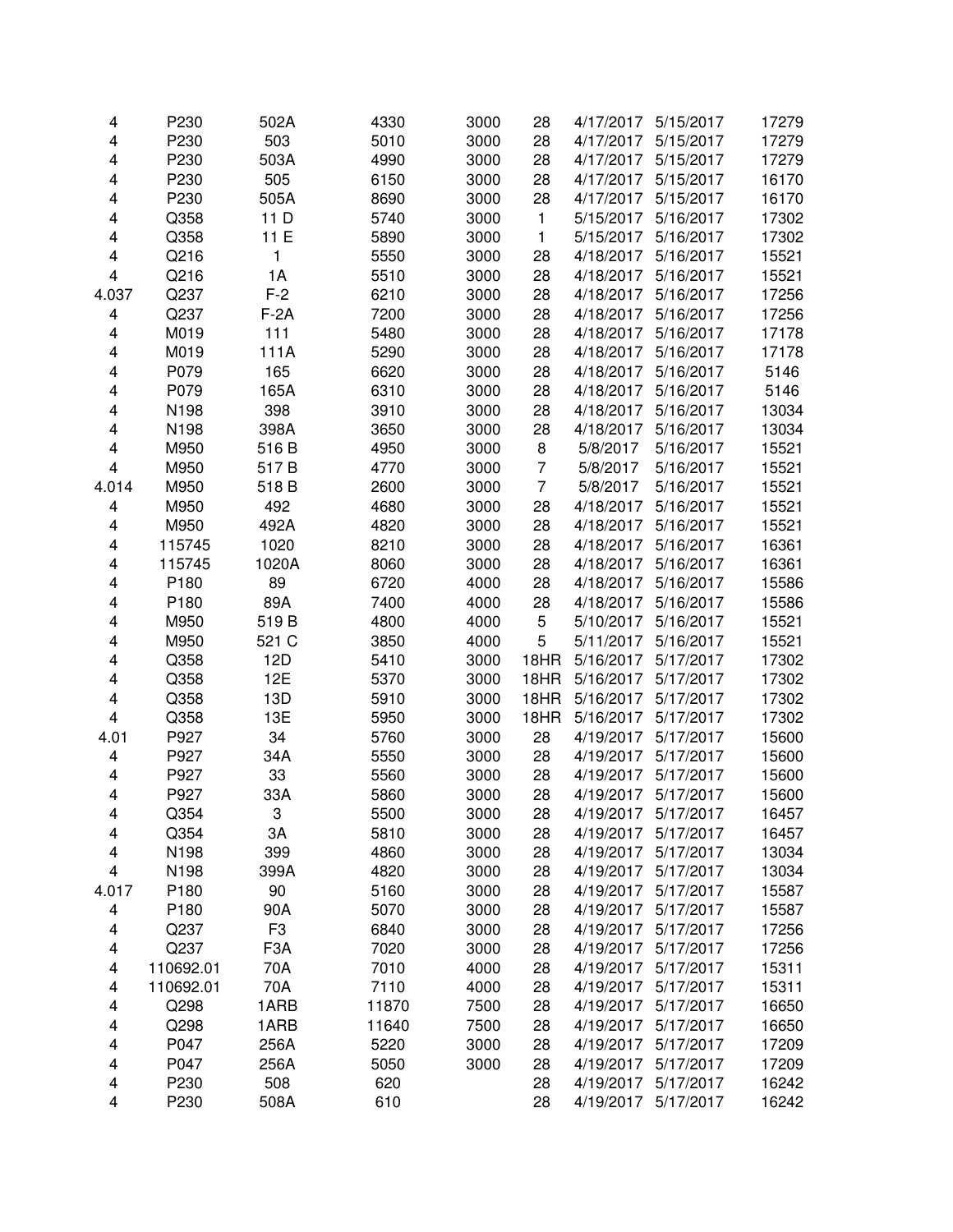| 4.017                   | P230      | 506  | 3750 | 3000 | 28   | 4/19/2017 | 5/17/2017 | 17279                 |
|-------------------------|-----------|------|------|------|------|-----------|-----------|-----------------------|
| 4                       | P230      | 506A | 3750 | 3000 | 28   | 4/19/2017 | 5/17/2017 | 17279                 |
| 4                       | 113901.01 | 11A  | 5880 | 4000 | 28   | 4/19/2017 | 5/17/2017 |                       |
| 4                       | 113901.01 | 11A  | 5880 | 4000 | 28   | 4/19/2017 | 5/17/2017 |                       |
| 4                       | Q037      | 8A   | 6460 | 3000 | 28   | 4/19/2017 | 5/17/2017 | 17209                 |
| 4                       | Q037      | 8A   | 6520 | 3000 | 28   | 4/19/2017 | 5/17/2017 | 17209                 |
| 4                       | M089      | 61A  | 7860 | 4000 | 28   | 4/19/2017 | 5/17/2017 | 17239                 |
| 4                       | M089      | 61A  | 8370 | 4000 | 28   | 4/19/2017 | 5/17/2017 | 17239                 |
| 4                       | M089      | 60A  | 5390 | 3000 | 28   | 4/19/2017 | 5/17/2017 | 17237                 |
| 4                       | M089      | 60A  | 5380 | 3000 | 28   | 4/19/2017 | 5/17/2017 | 17237                 |
| 3.995                   | P243      | 73A  | 5280 | 3000 | 28   | 4/19/2017 | 5/17/2017 | 16503                 |
| 4                       | P243      | 73A  | 6050 | 3000 | 28   | 4/19/2017 | 5/17/2017 | 16503                 |
| 4                       | Q030      | 78A  | 5790 | 3000 | 28   | 4/19/2017 | 5/17/2017 | 16475                 |
| 4                       | Q030      | 78A  | 5630 | 3000 | 28   | 4/19/2017 | 5/17/2017 | 16475                 |
| 4                       | Q015      | 161A | 7660 | 3000 | 28   | 4/19/2017 | 5/17/2017 | 17063                 |
|                         |           |      |      |      | 28   |           |           |                       |
| 4                       | Q015      | 161A | 7480 | 3000 |      | 4/19/2017 | 5/17/2017 | 17063                 |
| 4                       | M384      | 204  | 7180 | 3000 | 28   | 4/19/2017 | 5/17/2017 | 16286                 |
| 4                       | M384      | 204A | 7140 | 3000 | 28   | 4/19/2017 | 5/17/2017 | 16286                 |
| 4                       | N357      | 79   | 2570 | 3000 | 28   | 4/19/2017 |           | 5/17/2017 QPL89900741 |
| $\overline{\mathbf{4}}$ | N357      | 79A  | 2540 | 3000 | 28   | 4/19/2017 |           | 5/17/2017 QPL89900741 |
| 4.019                   | N357      | 78   | 6850 | 3000 | 28   | 4/19/2017 | 5/17/2017 | 17306                 |
| 4                       | N357      | 78   | 6680 | 3000 | 28   | 4/19/2017 | 5/17/2017 | 17306                 |
| 4                       | M950      | 493  | 5360 | 3000 | 28   | 4/19/2017 | 5/17/2017 | 15521                 |
| 4                       | M950      | 493A | 5550 | 3000 | 28   | 4/19/2017 | 5/17/2017 | 15521                 |
| 4                       | M019      | 112  | 6460 | 3000 | 28   | 4/19/2017 | 5/17/2017 | 17178                 |
| 4                       | M019      | 112A | 5610 | 3000 | 28   | 4/19/2017 | 5/17/2017 | 17178                 |
| 4                       | Q358      | 1    | 8260 | 3000 | 28   | 4/19/2017 | 5/17/2017 | 17224                 |
| 4                       | Q358      | 1A   | 7190 | 3000 | 28   | 4/19/2017 | 5/17/2017 | 17224                 |
| 4                       | Q370      | 10   | 6300 | 3500 | 28   | 4/19/2017 | 5/17/2017 | 15535                 |
| 4                       | Q370      | 10A  | 5670 | 3500 | 28   | 4/19/2017 | 5/17/2017 | 15535                 |
| 4.018                   | M950      | 494  | 6050 | 3000 | 28   | 4/19/2017 | 5/17/2017 | 15521                 |
| 4                       | M950      | 494A | 5910 | 3000 | 28   | 4/19/2017 | 5/17/2017 | 15521                 |
| 4                       | Q370      | 10B  | 5390 | 3000 | 28   | 4/19/2017 | 5/17/2017 | 15535                 |
| $\overline{\mathbf{4}}$ | Q370      | 10C  | 6080 | 3000 | 28   | 4/19/2017 | 5/17/2017 | 15535                 |
| 4.049                   | Q300      | 9A   | 3850 | 3000 | 28   | 4/19/2017 | 5/17/2017 | 17075                 |
| 4                       | Q300      | 9A   | 3820 | 3000 | 28   | 4/19/2017 | 5/17/2017 | 17075                 |
| 4                       | Q231      | 18A  | 5700 | 3000 | 28   | 4/19/2017 | 5/17/2017 | 16573                 |
| 4                       | Q231      | 18A  | 6010 | 3000 | 28   | 4/19/2017 | 5/17/2017 | 16573                 |
| 4                       | P230      | 507  | 6310 | 4000 | 28   | 4/19/2017 | 5/17/2017 | 16591                 |
| 4                       | P230      | 507A | 6220 | 4000 | 28   | 4/19/2017 | 5/17/2017 | 16591                 |
| 4                       | Q213      | 21   | 4430 | 4000 | 28   | 4/19/2017 | 5/17/2017 | 16421                 |
| 4                       | Q213      | 21A  | 4140 | 4000 | 28   | 4/19/2017 | 5/17/2017 | 16421                 |
| 4                       | Q358      | 15D  | 6430 | 3000 | 18HR | 5/17/2017 | 5/18/2017 | 17302                 |
| 4                       | Q358      | 15E  | 6560 | 3000 | 18HR | 5/17/2017 | 5/18/2017 | 17302                 |
| 4.056                   | Q358      | 14D  | 6180 | 3000 | 18HR | 5/17/2017 | 5/18/2017 | 17302                 |
| 4                       | Q358      | 14E  | 6070 | 3000 | 18HR | 5/17/2017 | 5/18/2017 | 17302                 |
| 4                       | Q313      | 1    | 5310 | 3000 | 28   | 4/20/2017 | 5/18/2017 | 17204                 |
| 4                       | Q313      | 1A   | 5600 | 3000 | 28   | 4/20/2017 | 5/18/2017 | 17204                 |
| 4                       | Q358      | 2    | 9190 | 3000 | 28   | 4/20/2017 | 5/18/2017 | 17224                 |
| 4                       | Q358      | 2A   | 9030 | 3000 | 28   | 4/20/2017 | 5/18/2017 | 17224                 |
| 4                       | 105525.46 | 4    | 5330 | 3000 | 28   | 4/20/2017 | 5/18/2017 | 16096                 |
| 4                       | 105525.46 | 4A   | 5640 | 3000 | 28   | 4/20/2017 | 5/18/2017 | 16096                 |
|                         |           |      |      |      |      |           |           |                       |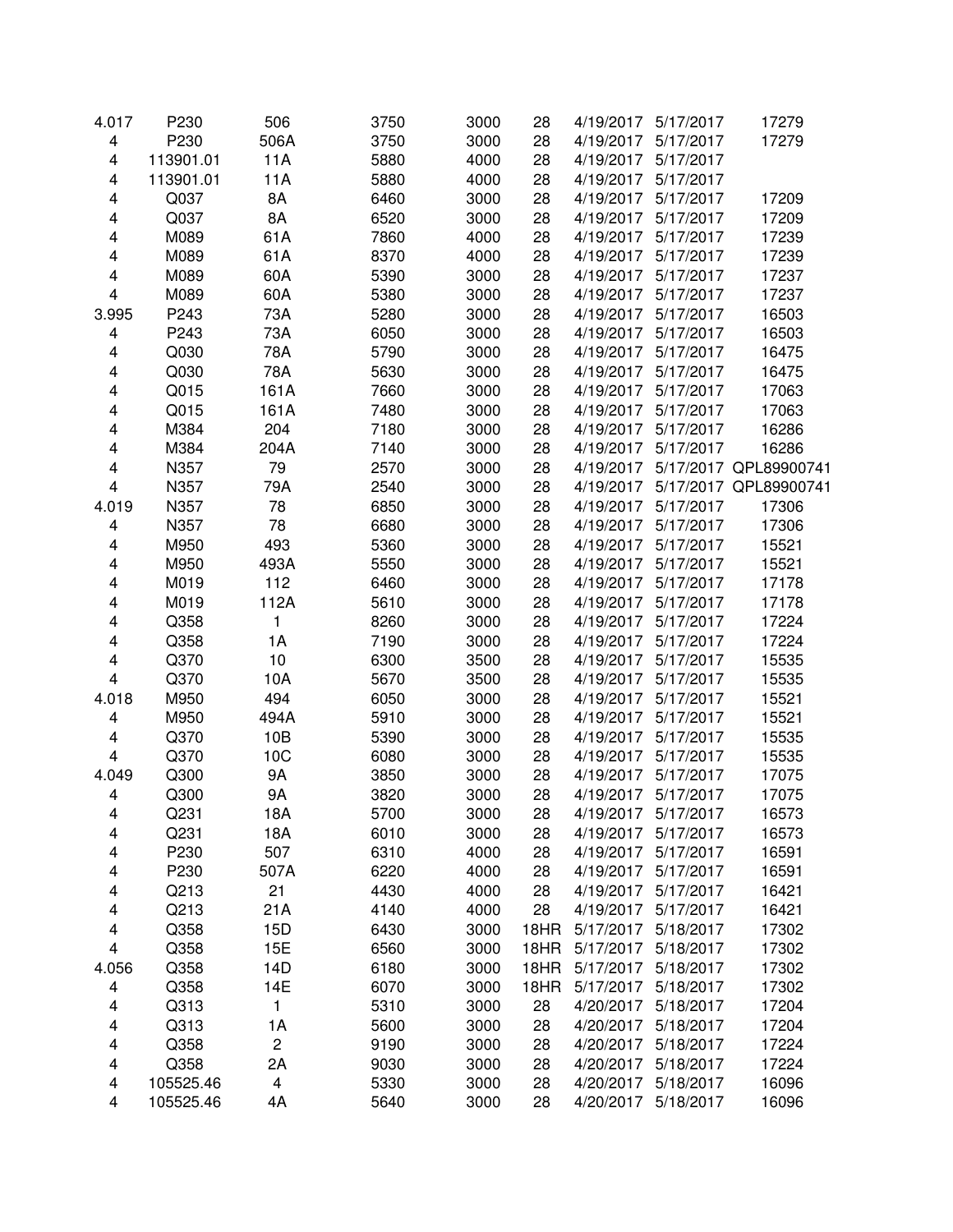| 4                       | Q029      | 4 ARK            | 9680  | 10000 | 28             | 4/20/2017 | 5/18/2017 | 17252  |
|-------------------------|-----------|------------------|-------|-------|----------------|-----------|-----------|--------|
| $\overline{\mathbf{4}}$ | Q029      | 4 ARK            | 11540 | 10000 | 28             | 4/20/2017 | 5/18/2017 | 17252  |
| 4.017                   | Q172      | $\overline{7}$   | 5010  | 3000  | 28             | 4/20/2017 | 5/18/2017 | 16490  |
| 4                       | Q172      | 7A               | 5960  | 3000  | 28             | 4/20/2017 | 5/18/2017 | 16490  |
| 4                       | 1143900   | 11               | 5570  | 3000  | 28             | 4/20/2017 | 5/18/2017 | 9400TN |
| 4                       | 1143900   | 11 B             | 5670  | 3000  | 28             | 4/20/2017 | 5/18/2017 | 9400TN |
| 4                       | 113901.01 | 12               | 6210  | 3000  | 28             | 4/20/2017 | 5/18/2017 | 17125  |
| 4                       | 113901.01 | 12A              | 6280  | 3000  | 28             | 4/20/2017 | 5/18/2017 | 17125  |
| 4                       | Q061      | 31               | 7750  | 3000  | 28             | 4/20/2017 | 5/18/2017 | 16382  |
| 4                       | Q061      | 31A              | 7960  | 3000  | 28             | 4/20/2017 | 5/18/2017 | 16382  |
| 4                       | M089      | 62 A             | 6250  | 3000  | 28             | 4/20/2017 | 5/18/2017 | 17237  |
| $\overline{\mathbf{4}}$ | M089      | 62 A             | 6260  | 3000  | 28             | 4/20/2017 | 5/18/2017 | 17237  |
| 4.029                   | Q029      | 62 A             | 4910  | 4000  | 28             | 4/20/2017 | 5/18/2017 | 17220  |
| 4                       | Q029      | 62 A             | 4960  | 4000  | 28             | 4/20/2017 | 5/18/2017 | 17220  |
| 4                       | Q030      | 79 A             | 5350  | 3000  | 28             | 4/20/2017 | 5/18/2017 | 16475  |
| 4                       | Q030      | 79 A             | 5640  | 3000  | 28             | 4/20/2017 | 5/18/2017 | 16475  |
| 4                       | N357      | 80               | 6440  | 3000  | 28             | 4/20/2017 | 5/18/2017 | 17306  |
| 4                       | N357      | 80A              | 6600  | 3000  | 28             | 4/20/2017 | 5/18/2017 | 17306  |
| 4                       | P247      | 113              | 4900  | 3000  | 28             | 4/20/2017 | 5/18/2017 | 16652  |
| 4                       | P247      |                  | 5040  | 3000  |                |           | 5/18/2017 |        |
|                         |           | 113A             |       |       | 28             | 4/20/2017 |           | 16652  |
| 4                       | Q031      | 142              | 6450  | 3000  | 28             | 4/20/2017 | 5/18/2017 | 16486  |
| $\overline{\mathbf{4}}$ | Q031      | 142A             | 5940  | 3000  | 28             | 4/20/2017 | 5/18/2017 | 16486  |
| 4.025                   | P079      | 166              | 4410  | 3000  | 28             | 4/20/2017 | 5/18/2017 | 16271  |
| 4                       | P079      | 166A             | 4380  | 3000  | 28             | 4/20/2017 | 5/18/2017 | 16271  |
| 4                       | Q317      | 1                | 6530  | 4000  | 28             | 4/20/2017 | 5/18/2017 | 17067  |
| 4                       | Q317      | 1A               | 6260  | 4000  | 28             | 4/20/2017 | 5/18/2017 | 17067  |
| 4                       | R005      | $\mathbf{1}$     | 4740  | 3000  | 28             | 4/20/2017 | 5/18/2017 | 17215  |
| 4                       | R005      | 1A               | 4820  | 3000  | 28             | 4/20/2017 | 5/18/2017 | 17215  |
| 4                       | Q305      | $\overline{c}$   | 6640  | 3000  | 28             | 4/20/2017 | 5/18/2017 | 17177  |
| 4                       | Q305      | 2A               | 6640  | 3000  | 28             | 4/20/2017 | 5/18/2017 | 17177  |
| 4                       | Q305      | 2A               | 4240  | 3000  | 28             | 4/20/2017 | 5/18/2017 | 17177  |
| $\overline{\mathbf{4}}$ | Q102      | 17               | 3160  | 3000  | 28             | 4/20/2017 | 5/18/2017 | 16529  |
| 4.019                   | Q102      | 17A              | 3270  | 3000  | 28             | 4/20/2017 | 5/18/2017 | 16529  |
| 4                       | Q102      | 17 D             | 5240  | 3000  | 28             | 4/20/2017 | 5/18/2017 | 16529  |
| $\overline{\mathbf{4}}$ | Q102      | 17 E             | 5280  | 3000  | 28             | 4/20/2017 | 5/18/2017 | 16529  |
| 4                       | Q102      | 17 H             | 5460  | 3000  | 28             | 4/20/2017 | 5/18/2017 | 16529  |
| 4                       | Q102      | 17 <sub>l</sub>  | 5160  | 3000  | 28             | 4/20/2017 | 5/18/2017 | 16529  |
| 4                       | Q102      | 17 L             | 5250  | 3000  | 28             | 4/20/2017 | 5/18/2017 | 16529  |
| 4                       | Q102      | 17 M             | 4950  | 3000  | 28             | 4/20/2017 | 5/18/2017 | 16529  |
| 4                       | P083      | 19               | 5910  | 3000  | 28             | 4/20/2017 | 5/18/2017 | 13034S |
| 4                       | P083      | 19A              | 5820  | 3000  | 28             | 4/20/2017 | 5/18/2017 | 13034S |
| 6                       | Q237      | F <sub>4</sub>   | 4820  | 3000  | 28             | 4/20/2017 | 5/18/2017 | 17256  |
| 6                       | Q237      | F <sub>4</sub> A | 5330  | 3000  | 28             | 4/20/2017 | 5/18/2017 | 17256  |
| 6.021                   | Q237      | F <sub>5</sub>   | 6330  | 3000  | 28             | 4/20/2017 | 5/18/2017 | 17256  |
| 6                       | Q237      | <b>F 5A</b>      | 6260  | 3000  | 28             | 4/20/2017 | 5/18/2017 | 17256  |
| 4                       | P180      | 91               | 6420  | 3000  | 28             | 4/20/2017 | 5/18/2017 | 15587  |
| 4                       | P180      | 91A              | 6050  | 3000  | 28             | 4/20/2017 | 5/18/2017 | 15587  |
| 4                       | M019      | 113              | 5800  | 3000  | 28             | 4/20/2017 | 5/18/2017 | 17178  |
| 4                       | M019      | 113A             | 5660  | 3000  | 28             | 4/20/2017 | 5/18/2017 | 17178  |
| 4                       | Q358      | 7B               | 7910  | 3000  | 10             | 5/8/2017  | 5/18/2017 | 17302  |
| 4                       | Q358      | 7 C              | 7020  | 3000  | 10             | 5/8/2017  | 5/18/2017 | 17302  |
| 4                       | M950      | 521 B            | 3920  | 3000  | $\overline{7}$ | 5/11/2017 | 5/18/2017 | 15521  |
|                         |           |                  |       |       |                |           |           |        |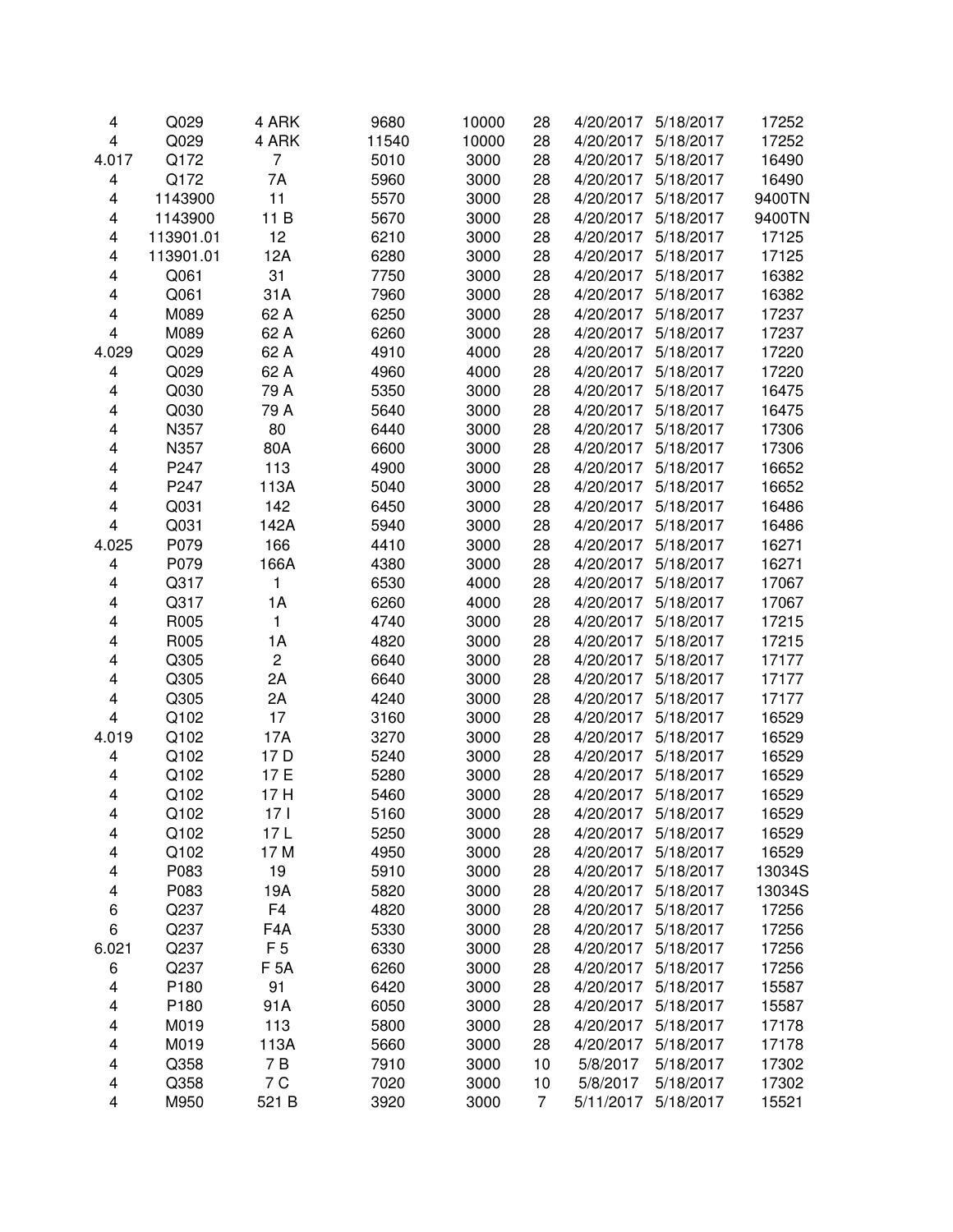| 4                       | M384   | 205            | 7010  | 3000 | 28             | 4/20/2017 | 5/18/2017 | 16286 |
|-------------------------|--------|----------------|-------|------|----------------|-----------|-----------|-------|
| $\overline{\mathbf{4}}$ | M384   | 205A           | 7250  | 3000 | 28             | 4/20/2017 | 5/18/2017 | 16286 |
| 4                       | N198   | 400            | 5280  | 3000 | 28             | 4/20/2017 | 5/18/2017 | 13034 |
| 4                       | N198   | 400A           | 5190  | 3000 | 28             | 4/20/2017 | 5/18/2017 | 13034 |
| 4                       | M950   | 495            | 4050  | 3000 | 28             | 4/20/2017 | 5/18/2017 | 15521 |
| 4                       | M950   | 495A           | 3860  | 3000 | 28             | 4/20/2017 | 5/18/2017 | 15521 |
| 4.041                   | M950   | 496            | 5630  | 3000 | 28             | 4/20/2017 | 5/18/2017 | 15521 |
| 4                       | M950   | 496A           | 5660  | 3000 | 28             | 4/20/2017 | 5/18/2017 | 15521 |
| 4                       | P230   | 509            | 4110  | 3000 | 28             | 4/20/2017 | 5/18/2017 | 17279 |
| 4                       | P230   | 509A           | 4290  | 3000 | 28             | 4/20/2017 | 5/18/2017 | 17279 |
| 4                       | N266   | 255            | 6830  | 3000 | 28             | 4/20/2017 | 5/18/2017 | 15241 |
| 4                       | N266   | 255A           | 6790  | 3000 | 28             | 4/20/2017 | 5/18/2017 | 15241 |
| 4                       | N266   | 255D           | 6440  | 3000 | 28             | 4/20/2017 | 5/18/2017 | 15241 |
| 4.041                   | N266   | 255E           | 6230  | 3000 | 28             | 4/20/2017 | 5/18/2017 | 15241 |
| 4                       | 117004 | 5B             | 4520  | 3000 | $\overline{c}$ | 5/16/2017 | 5/18/2017 | 16608 |
| 4                       | Q358   | 16 D           | 6430  | 3000 | $\mathbf{1}$   | 5/18/2017 | 5/19/2017 | 17302 |
| 4                       | Q358   | 16 E           | 6500  | 3000 | $\mathbf{1}$   | 5/18/2017 | 5/19/2017 | 17302 |
| $\overline{\mathbf{4}}$ | Q270   | 1 <sub>D</sub> | 6450  | 3000 | 28             | 4/21/2017 | 5/19/2017 | 17139 |
| 4                       | Q270   | 1E             | 6330  | 3000 | 28             | 4/21/2017 | 5/19/2017 | 17139 |
| 4                       | Q317   | 2              | 7340  | 4000 | 28             | 4/21/2017 | 5/19/2017 | 17067 |
| 4                       | Q317   | 2A             | 7170  | 4000 | 28             | 4/21/2017 | 5/19/2017 | 17067 |
| 4                       | Q216   | $\overline{c}$ | 5480  | 3000 | 28             | 4/21/2017 | 5/19/2017 | 15521 |
| 4                       | Q216   | 2A             | 5860  | 3000 | 28             | 4/21/2017 | 5/19/2017 | 15521 |
| 4.029                   | R044   | 2 ARK          | 13160 | 9000 | 28             | 4/21/2017 | 5/19/2017 | 17249 |
| 4                       | R044   | 2 ARK          | 13720 | 9000 | 28             | 4/21/2017 | 5/19/2017 | 17249 |
| 4                       | Q356   | 3              | 5710  | 3000 | 28             | 4/21/2017 | 5/19/2017 | 17111 |
| 4                       | Q356   | 3A             | 5830  | 3000 | 28             | 4/21/2017 | 5/19/2017 | 17111 |
| 4                       | Q358   | 3              | 6820  | 3000 | 28             | 4/21/2017 | 5/19/2017 | 17224 |
| 4                       | Q358   | 3A             | 6850  | 3000 | 28             | 4/21/2017 | 5/19/2017 | 17224 |
| 4                       | Q300   | 10             | 3630  | 3000 | 28             | 4/21/2017 | 5/19/2017 | 17075 |
| 4                       | Q300   | 10A            | 3840  | 3000 | 28             | 4/21/2017 | 5/19/2017 | 17075 |
| 4                       | Q231   | 22 A           | 6690  | 3000 | 28             | 4/21/2017 | 5/19/2017 | 16573 |
| $\overline{\mathbf{4}}$ | Q231   | 22 A           | 6550  | 3000 | 28             | 4/21/2017 | 5/19/2017 | 16573 |
| 4.019                   | P927   | 35             | 5810  | 3000 | 28             | 4/21/2017 | 5/19/2017 | 15600 |
| 4                       | P927   | 35A            | 6080  | 3000 | 28             | 4/21/2017 | 5/19/2017 | 15600 |
| 4                       | M089   | 63 A           | 5560  | 3000 | 28             | 4/21/2017 | 5/19/2017 | 17237 |
| 4                       | M089   | 63 A           | 5350  | 3000 | 28             | 4/21/2017 | 5/19/2017 | 17237 |
| 4                       | P243   | 74 A           | 5850  | 3000 | 28             | 4/21/2017 | 5/19/2017 | 16503 |
| 4                       | P243   | 74 A           | 5480  | 3000 | 28             | 4/21/2017 | 5/19/2017 | 16503 |
| 4                       | N030   | 80 A           | 5240  | 3000 | 28             | 4/21/2017 | 5/19/2017 | 16475 |
| 4                       | N030   | 80 A           | 5380  | 3000 | 28             | 4/21/2017 | 5/19/2017 | 16475 |
| 4                       | P180   | 92             | 5010  | 3000 | 28             | 4/21/2017 | 5/19/2017 | 15587 |
| $\overline{\mathbf{4}}$ | P180   | 92A            | 4910  | 3000 | 28             | 4/21/2017 | 5/19/2017 | 15587 |
| 4.024                   | Q329   | 100            | 3280  | 3000 | 28             | 4/21/2017 | 5/19/2017 | 17181 |
| 4                       | Q329   | 100A           | 3640  | 3000 | 28             | 4/21/2017 | 5/19/2017 | 17181 |
| 4                       | M019   | 114            | 5490  | 3000 | 28             | 4/21/2017 | 5/19/2017 | 17178 |
| 4                       | M019   | 114A           | 6600  | 3000 | 28             | 4/21/2017 | 5/19/2017 | 17178 |
| 4                       | Q015   | 163A           | 8930  | 3000 | 28             | 4/21/2017 | 5/19/2017 | 17063 |
| 4                       | Q015   | 163A           | 8900  | 3000 | 28             | 4/21/2017 | 5/19/2017 | 17063 |
| $\overline{\mathbf{4}}$ | Q015   | 171            | 7850  | 3000 | 28             | 4/21/2017 | 5/19/2017 | 17063 |
| $\overline{\mathbf{4}}$ | Q015   | 171A           | 8240  | 3000 | 28             | 4/21/2017 | 5/19/2017 | 17063 |
| 4                       | N198   | 401            | 5130  | 3000 | 28             | 4/21/2017 | 5/19/2017 | 13034 |
|                         |        |                |       |      |                |           |           |       |